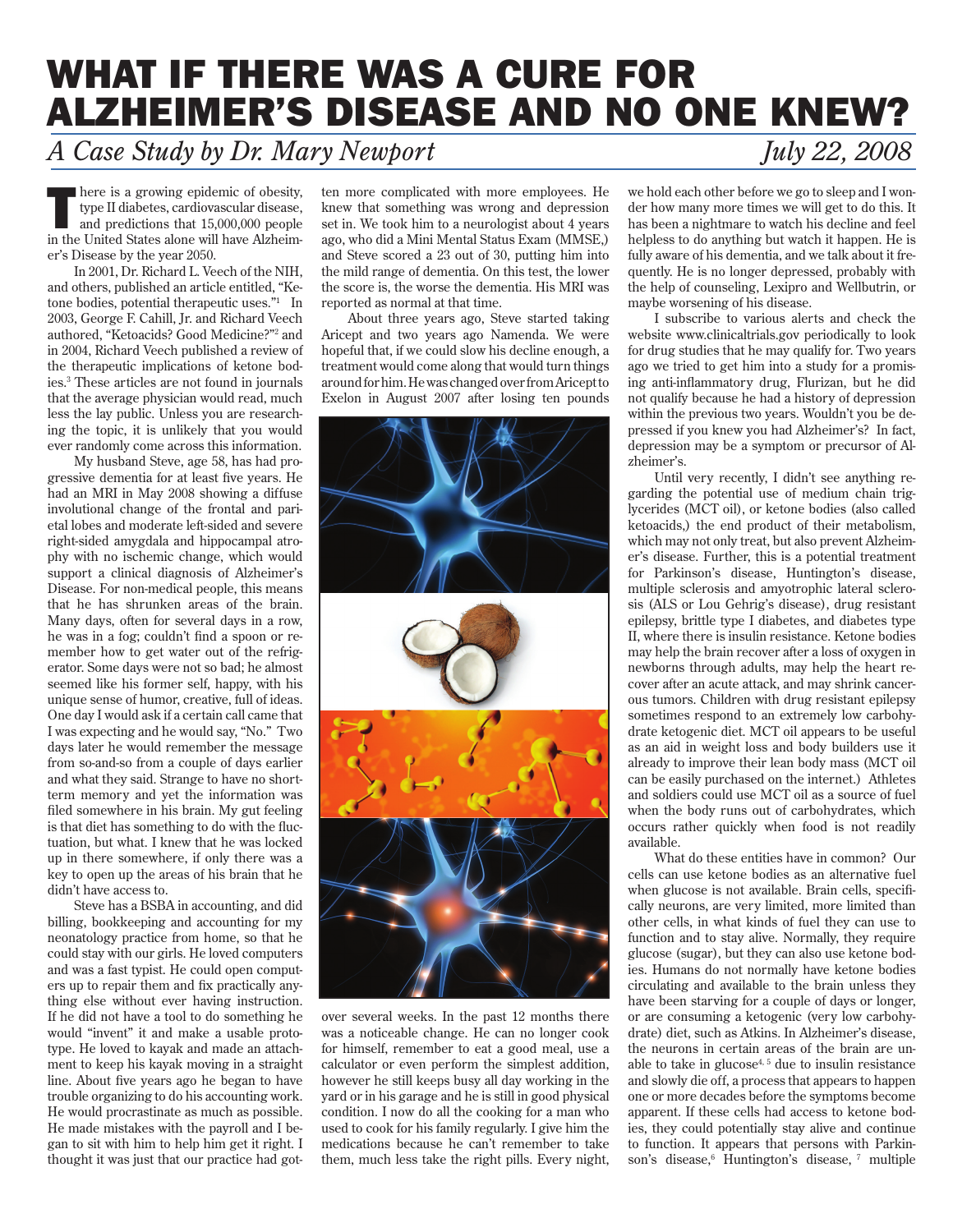and ALS9 have a similar defect in utilizing glucose but in different areas of the brain or spinal cord.

MCT oil is digested differently by the body than other fats. Instead of storing all MCTs as fat, the liver converts them directly to ketone bodies, which are then available for use as energy. Oral and intravenous administration of MCT oil produces hyperketonemia, 10 or circulating ketone bodies, which are then available to the brain for energy, in the absence of glucose<sup>19</sup> and even in the presence of glucose.22 In addition, hyperketonemia results in a substantial (39%) increase in cerebral blood flow, <sup>18</sup> and appears to reduce cognitive dysfunction associated with systemic hypoglycemia in normal humans. 19

About 2 months ago, we took Steve to the Johnny B. Byrd, Jr. Alzheimer's Institute at University of South Florida (USF) in Tampa, Florida for an annual evaluation and screening for a vaccine study (Elan.) He was fasting for blood work and had an MMSE of 12, much too low to qualify for the vaccine study – a minimum score of 16 was required. We were very disappointed, but were advised that we could come back another time to try again, since he met all of the other criteria.

We made an appointment in mid-May 2008 in St. Petersburg, Florida to screen Steve for an Eli Lilly gamma-secretase inhibitor and made another appointment for Steve to be screened for entry into the Elan study at USF the following day. The evening before the first screening in St. Pete, I researched the two drugs to help us decide which drug to choose, should he qualify for both studies. I came across another drug, Ketasyn, or AC-1202, that was also recruiting healthy older people to test the tolerability of three different formulations. Investigating further, I learned that this treatment brought about significant improvement over a 90 day period in about half of the subjects who had a certain genetic profile (APOE2 or APOE3.) The APOE4 group remained about the same, whereas the controls (people taking the placebo) continued to show decline. The results were even more impressive for people who were already taking certain Alzheimer's medications. In a pilot study, some people improved on memory testing with the very first dose. Upon doing an internet search for Ketasyn, I found a January 2008 patent application (see www.freepatentsonline.com  $,$ )<sup>10</sup> a continuation of a 2000 application, 75 pages long, with a wellwritten and thorough description of the science of Alzheimer's disease and description of the "invention," including these study results and numerous potential formulations in combination with other substances that may enhance its effect.

I learned that the promising "ingredient" in Ketasyn is simply MCT oil, and that a dose of 20 grams (about 20 ml or 4 teaspoons) was used to produce these results. The MCT oil that these researchers used was obtained from Stepan Company and consists of primarily 6 and 8 carbon chains, however they state that MCT of any combination of medium chains (6 to 12 carbon chains are medium chain) would also be effective. Just once in this application, the author mentions that MCT oil is derived from coconut or palm oil (this is incorrect, the author should have stated palm kernel oil.)

I didn't know at that point that I could easily purchase MCT oil online, so I researched coconut oil and found out that coconut oil is about 60% me-

dium chain fatty acids (MCFA), contains no cholesterol and also contains omega-6 fatty acids and some other short and long chain fatty acids of up to 18 carbon chains. <sup>11</sup> Coconut oil can be found in many health food stores and even some grocery stores. Wal-Mart sells a non-hydrogenated (no transfat) brand of coconut oil in a one-liter size (almost 32 ounce containers) for about \$7 in our area of Florida. It can be purchased in quantities as small as a pint and up to five gallons online. It is important to use coconut oil that is non-hydrogenated and contains no transfat. There is a widely held misconception that coconut oil is the "artery clogging oil," a term coined in the mid-1900's by the president of Proctor and Gamble, the manufacturer of Crisco and other hydrogenated vegetable oils. The early studies in animals used hydrogenated coconut oil, which we now know produces the notorious trans-fats, and the essential fatty acids were excluded from the diet. 13

The largest producer of coconut oil is the Philippines, where coconut and its oil are food staples, and it is also produced in India, Thailand and other parts of Southeast Asia, the Caribbean islands and even in south Florida. The Philippines has one of the lowest incidences of cardiovascular disease in the world. Studies have shown that total cholesterol to HDL ratio improves with non-hydrogenated coconut oil.14, 15, 16, 17 The people in this part of the world also eat fish regularly, providing them with omega-3 fatty acids, which probably contributes as well to the lack of cardiovascular disease. My nurse friends from the Philippines tell me that many of their relatives back home cook everything in coconut oil and have coconut in one form or another at nearly every meal.

I have also learned that after coconut and palm kernel oil, the food that medium chain triglycerides are most concentrated in is human breast milk. 12 It is also found in smaller concentrations in goat and cow's milk, as well as the butters from these milks. In fact, we used to add MCT oil 20-25 years ago to premature formulas to add calories, and MCT, coconut and palm oils are currently added to premature and full term infant formulas, along with ARA and DHA to mimic breast milk.

Back to Steve, it was too late to find coconut oil before the first screening. On the way, I reminded him repeatedly that we were in St. Petersburg, in Pinellas County. On the MMSE, he remembered the city but not the county, and he couldn't remember the season, the month or day of the week, much less the date, even though he had to initial and date numerous pages of consent forms before the MMSE. He had to be reminded on every single page where to initial and what the date was and even how to write out the date. He scored a 14, too low for entry into the study. Dr. Margarita Nunez spent considerable time with us and asked Steve to draw a clock (see clock #1), which she said was a specific test for Alzheimer's. She took me aside and told me that his "clock" indicated he was leaning more towards severe than moderate AD, a devastating, but not surprising revelation to me, considering that I am his wife of 36 years and now his caretaker.

Thinking, what have we got to lose, we stopped at a health food store on the way home and picked up a quart of 100% "virgin" coconut oil. I calculated that in order to provide 20 gm of MCT, he would

need to take 35 grams or just over two tablespoons (about 35 ml or 7 level teaspoons) of coconut oil. The following morning, around 9 A.M., I made oatmeal for breakfast and stirred two tablespoons, plus more for "good luck," into his portion. I had some as well, since I cannot expect him to eat something that I won't eat.

On the way to the 1:00 P.M. screening, I tried to prepare Steve by asking him the season, the month, the day of the week, reminding him that we were going to Tampa, in Hillsborough county. He couldn't remember the word "spring," came up with April instead of May for the month every time I asked him and he couldn't remember it was Wednesday. During the hour-long drive, we went through these facts at least 10 times, but he still couldn't remember. Shortly after we arrived he was whisked away for the test, about 4 ½ hours after consuming the coconut oil. When he returned, he was very unhappy about his performance. Laura, the research coordinator, returned shortly thereafter and began to take his vital signs and blood pressure, and, suspecting that we were continuing with the screening process, I asked her if she could share his score with us. She said, "Didn't he tell you? He scored an 18!" more than he needed to qualify for the vaccine study. He remembered it was spring, it was May, it was Wednesday, that he was in Tampa, in Hillsborough county and that we were at the Byrd Institute, all points that he missed on the previous attempt at USF. As a result of the screening, we learned that he is positive for APOE4, but do not know at this time if he has one or two copies.

According to the Ketasyn studies, Steve should not have improved, but rather he should have stayed about the same. Since then he has retested for the Eli Lilly study drug, now available closer to home and scored an MMSE of 17 - he even remembered the date of July 2, 2008 this time. We have decided, after looking at the potential side effects of the vaccine for APOE4+ people, to go with the Eli Lilly drug.

At the time of this writing it has been 60 days since he started taking coconut oil (May 21, 2008.) He walks into the kitchen every morning alert and happy, talkative, making jokes. His gait is still a little weird. His tremor is no longer very noticeable. He is able to concentrate on things that he wants to do around the house and in the yard and stay on task, whereas before coconut oil he was easily distractible and rarely accomplished anything unless I supervised him directly, a source of some contention between us!

After about two weeks, and again at 37 days, after starting the coconut oil, I asked him to draw a clock (see Clocks #2 and #3.) There is an obvious marked improvement. I promise that I did not help him. He tells me that he could not even picture a clock at the St. Pete screening, but with the last two attempts, he was very concerned that the 6 was opposite the 12 and the 9 opposite the 3 on the face of the clock. He drew "spokes" to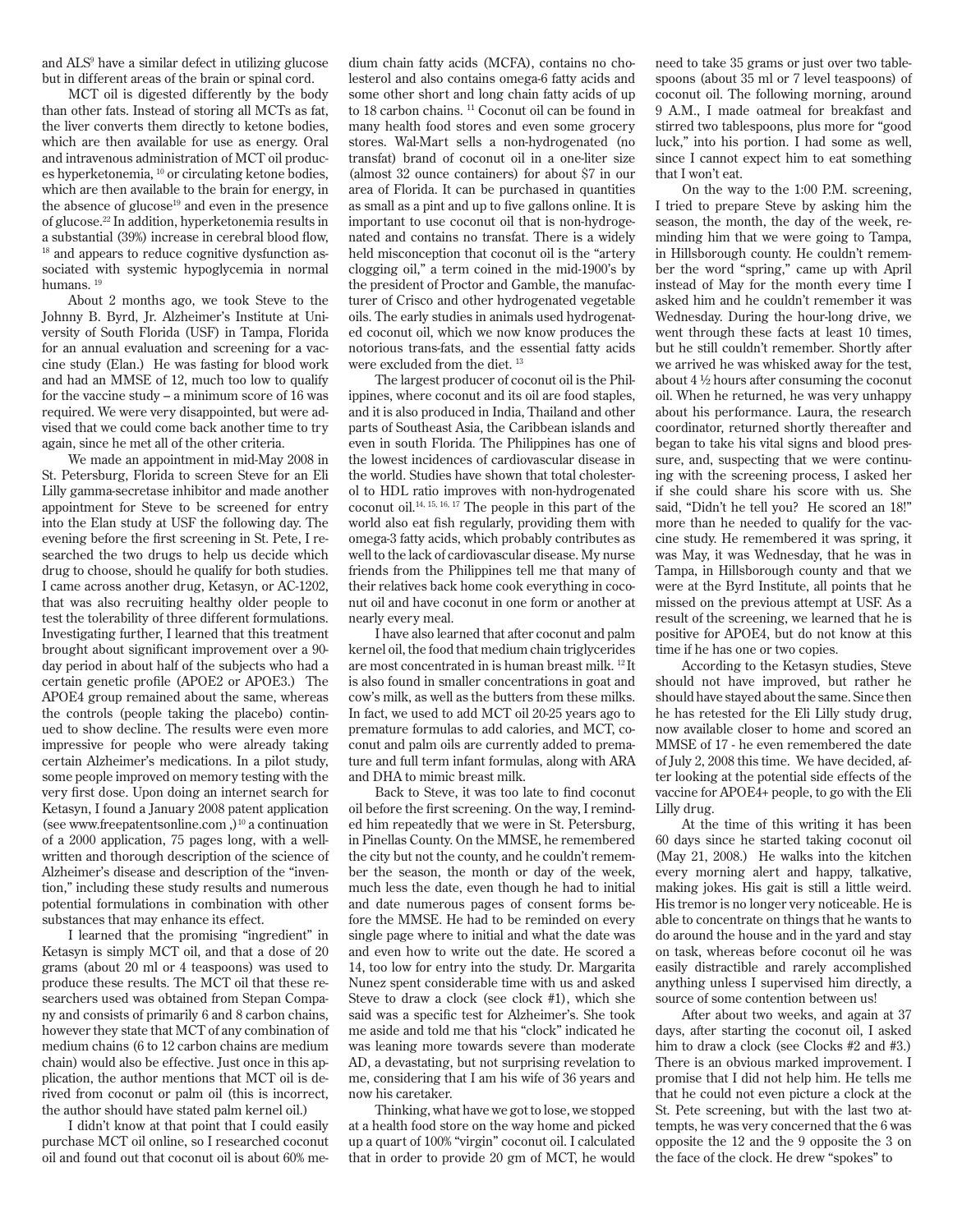help them line up. I did not ask him to try to put in a time, the next part of that test.

Steve has not been able to type for at least two years, but he feels that he can picture the position of the letters on the keyboard. At this point he is afraid to sit down and try



*Clock #1 - The day before starting coconut oil.*



*Clock #2 - Two weeks after starting coconut oil.*



*Clock #3 - Thirty-seven days after starting coconut oil.*

to type, worried that he will be discouraged if it doesn't come back right away. We are considering trying occupational therapy to see if he can relearn some of the skills he has lost. I cannot explain why he has improved, except that perhaps the 10 and 12 carbon chains are important, or the APOE4 people in the Ketasyn studies were not taking omega-3 fatty acids. We eat salmon at least twice a week and take fish oil supplements twice a day and have for at least the past two years.

I have been researching on the internet everything I can find about coconut oil, MCT oil, fatty acids, ketone bodies, fatty acid composition of breast milk, ketones and various disease states. When I researched ketone bodies, I came across the name of Dr. Richard Veech of the National Institutes of Health. I contacted him to ask questions about all of this and he very kindly spoke with me and emailed me articles he had written on the subject. I have had numerous questions and ideas, and he has continued to provide me with answers and more papers to read. I am thinking not only about people with neurodegenerative diseases like my husband, but also the sick and premature newborns that I take care of, and potential uses for those at both ends of the spectrum of life and everyone in between. I wonder about autism and whether something very important is missing in infant formulas and in the diets of women who are breastfeeding.  $^{\rm 23}$ 

Beta-hydroxybutyrate is the primary ketone body that is the end product of fatty acid metabolism and appears to protect neurons when glucose is not available. 20 Dr. Veech can make an ester form of beta-hydroxybutyrate in his lab from MCT oil that can be taken orally and converted to energy by neurons and other cells. Potentially, higher levels of ketone bodies could be obtained by ingesting beta-hydroxybutyrate directly. He has done studies on animals, but needs to produce this in quantity to be able to do human studies. He could start testing this year, if only he had the funding. He needs \$15 million to build a plant to produce his beta-hydroxybutyrate. That is a lot of money, but not so much if you consider that it is \$1.00 for every person that is expected to have Alzheimer's disease by the year 2050.

We visited Cincinnati at the end of June and all of my family and Steve's family noticed a very significant difference in how he interacted with them socially compared to a year ago. Instead of looking lost, he was involved and interested in what they had to say. He recognized relatives (brothers-inlaw, nieces and nephews) by name immediately that were unfamiliar to him a year ago. His facial expression was more animated. He participated actively in conversations, understood jokes immediately and even came up with his own humorous comments. He still had difficulty finding some words, but he was talking in sentences and even stringing sentences together. In the morning he would come to the kitchen and ask me to walk the "big hill" with him before breakfast to get some exercise. He is a very different person than he was a year ago and perhaps even two or three years ago. He has serious atrophy of his brain and will never be "normal," but for now we are very pleased with where he is at and, should coconut oil stop or slow down the progress of his disease, it will be worth every drop that he takes.

My sister Lois told a lady she works with about the coconut oil and Steve's response to it. Her father began to give this to her mother, who has Alzheimer's and she has had a similar response, with more alertness, conversation and sense of humor.

On July 9, 2008, Steve had blood samples drawn at various times before and following breakfast and dinner. He received 35 ml of coconut oil at each of those meals. He did not receive any other coconut oil or other coconut products during the rest of that day. Normally, he receives more coconut oil than that on the average day. Steve's ketone body levels began to increase after breakfast over 3 hours, but at relatively low levels, dropped again before dinner and were steadily rising about 3 hours after dinner. We do not know when his levels peaked because we did not draw any further levels thereafter. Dr. Veech stated that it is surprising that Steve would improve with these relatively low levels of ketones. This study reaffirms his belief that it is necessary to go forward with the production and testing of his ketone body b-hydroxy butyrate esters, since considerably higher levels of ketone bodies, timed and controlled could be achieved, and more ketones would be available for the neurons to use, and therefore greater improvement could be expected.

**It is urgent that funding become available to move forward for the sake of the millions who currently suffer, and will in the future suffer, from Alzheimer's disease, Parkinson's disease, Huntington's chorea, multiple sclerosis, ALS, type I and type II diabetes, as well as any number of other conditions that involve a defect in transport of glucose into neurons and other cells.**

Until Dr. Veech's beta-hydroxybutyrate is tested and available for use, a simple dietary change to coconut oil could make a difference for people who believe they are at risk and for those who already have one of these diseases.

To duplicate the dose of MCT taken in the Ketasyn study, about 7 level teaspoons should be taken at one time, once a day, which should circulate ketone bodies for about 24 hours. I do not know if it is necessary to take this much at one time or if the dosage could be spread out over the course of the day. Studies obviously need to be done to determine this. We actually give this amount to Steve at least twice a day to make sure that there are no periods without ketone bodies circulating. Many days he receives at least 50% more than this. The amounts we are taking would not be excessive in areas of the world where coconut is a staple. If a person can tolerate more, or can work up to tolerating more, it may be a good idea to do so. As an alternative, one could take 4 teaspoons of MCT oil once or twice a day, or more often as tolerated.

Some people may experience a sense of "fullness" or even have diarrhea after taking this much to start, but this problem can be reduced by starting with one or two teaspoons and increasing over a week or so to the full amount. We put it in oatmeal, combine it with salad dressings, use it to cook with, and put it on anything that one would normally put butter on, such as potatoes, sweet potatoes, rice, pasta or noodles. Coconut ice cream can be purchased at Asian stores, contains coconut oil and is the most pleasant way I can think of to make ketone bodies. Likewise, coconut milk is a combination of coconut oil and coconut water and can be found in the Asian and condensed milk sections of many grocery stores. It is a pleasant substitute for milk, and can be added instead of milk, for example, to make scrambled eggs, French toast,